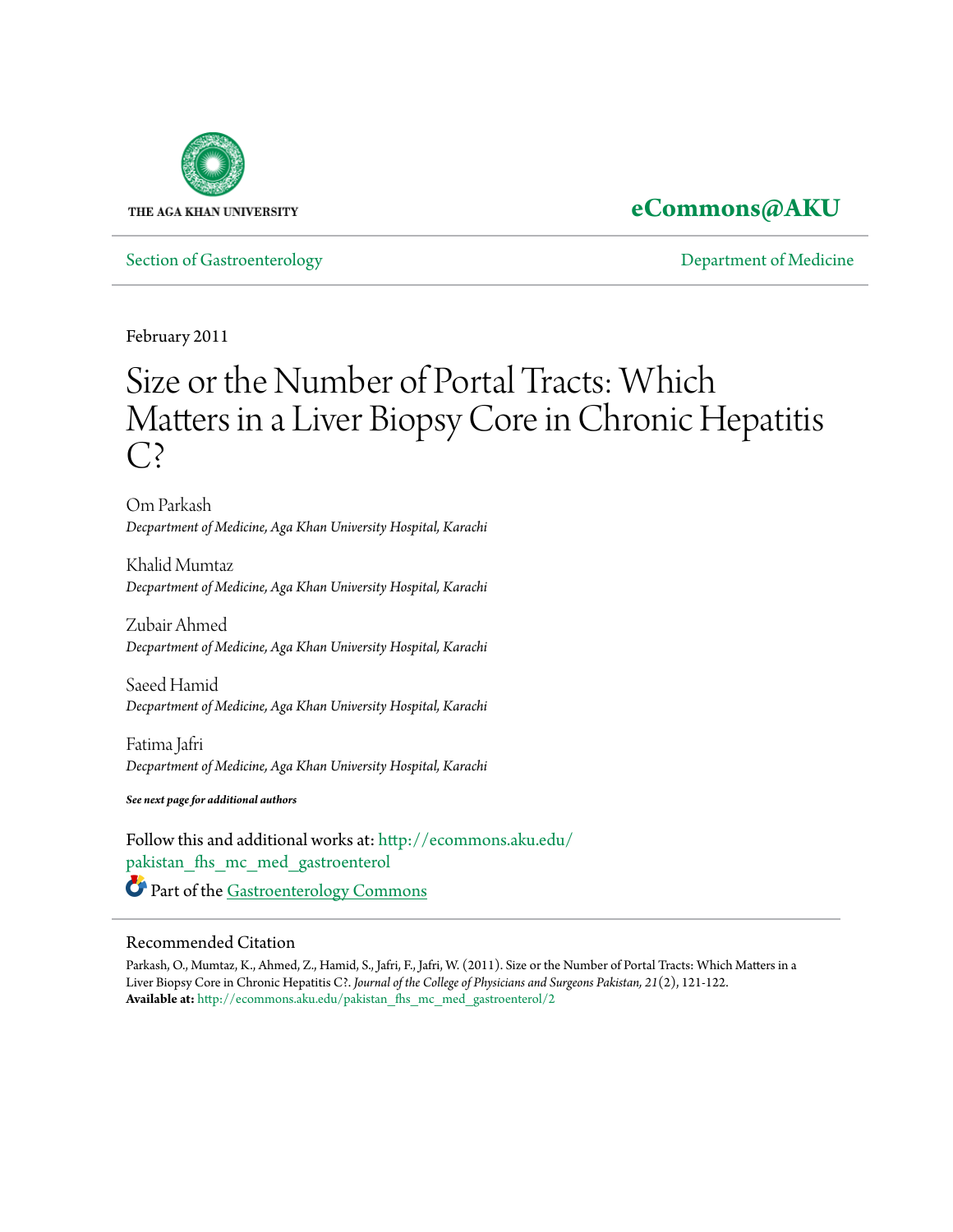#### **Authors**

Om Parkash, Khalid Mumtaz, Zubair Ahmed, Saeed Hamid, Fatima Jafri, and Wasim Jafri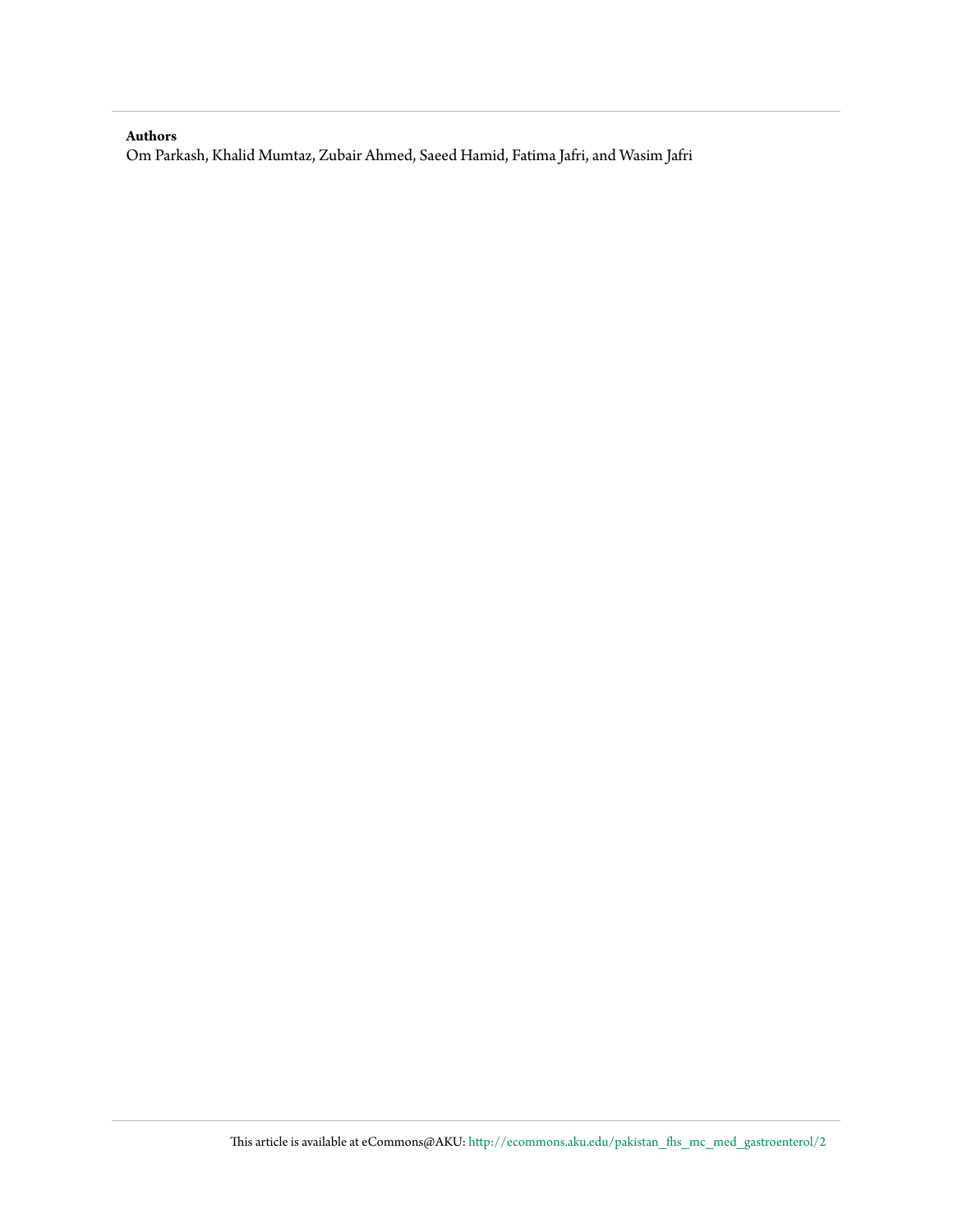## Size or the Number of Portal Tracts: Which Matters in a Liver Biopsy Core in Chronic Hepatitis C?

Om Parkash, Khalid Mumtaz, Zubair Ahmed, Saeed Hamid, Fatima Jafri and Wasim Jafri

#### **ABSTRACT**

Liver biopsy has an important role in staging of fibrosis (SoF) and grading of inflammation (GoI) in chronic hepatitis C (CHC) patients. The effect of size and number of portal tracts (NoP) on grading and staging of liver biopsy was evaluated. A total of 150 consecutive liver biopsy core (LBC) of patients with CHC were obtained. There were 98 (65.3%) males. Mean length of LBC was 1.45  $\pm$  0.48 cm. Mean number of portal tracts (NoP) was 11 $\pm$ 4.6. Mean length of LBC was greater  $(1.60\pm0.45 \text{ cm})$  in stage 4 (n=41; 27.3%) and lesser (1.28+0.39) in stage 1 (n=23; 15%, p=0.04). The mean NoP were 8.5, 10.6 and 13.1 in GoI 1, 2 and 3 respectively (p < 0.001). The mean NoP were 7.6, 11.1, 11.3 and 14.5 in SoF 1, 2, 3 and 4 respectively ( $p < 0.0001$ ). There was a good correlation between number of portal tracts and length of LBC ( $r^2=0.56$ ).

**Key words:** Liver biopsy. Portal tract. Grade. Stage. Fibrosis. Inflammation. Hepatitis C.

Liver biopsy is considered the gold standard for the evaluation of infectious and non-infectious diseases of liver. Liver biopsy has an integral role in assessing the stage of fibrosis (SoF) and grade of inflammation (GoI) in patients with chronic hepatitis C (CHC) virus infection; both are important predictors of treatment response and have therapeutic as well as prognostic implications.<sup>1</sup>

Generally grading and staging are performed by using standardized semi-quantitative scoring systems. Ideally, both the grade and the stage should predict prognosis and guide therapeutic intervention, although evidence for this is relatively slight in most chronic liver diseases.2 Usually, the natural history of CHC infection is slow, with mild inflammatory changes. Chronic hepatitis should be characterized by etiologic designation as well as grade and stage of the disease.3

A satisfactory length of liver biopsy has been reported to range from 1 to 4 cm. A sample 1.5 cm long and/or containing 4 to 6 portal tracts has been considered acceptable. There is insufficient literature on the impact of size of LBC in patients with CHC and most of it is reported from Western countries.2

The aim of this study was to examine the impact of liver biopsy core size and number of portal tracts on assessing the staging of fibrosis (SoF) and grading of inflammation (GoI) in patients undergoing liver biopsy for chronic hepatitis C (CHC).

*Department of Medicine, The Aga Khan University Hospital, Karachi.*

*Correspondence: Dr. Om Parkash, Fellows Room, 2nd Floor, FOB, The Aga Khan University Hospital, Karachi. E-mail: drom73@yahoo.com*

*Received April 17, 2010; accepted December 28, 2010.*

A total of 150 CHC patients with mean age of 39  $\pm$  14 years who underwent liver biopsy were included. Among them, 98 (65.3%) were males.

Overall the mean length of liver biopsy core (LBC) was  $1.45 \pm 0.45$  cm. The mean length of LBC was 1.22  $\pm$  0.37 cm in GoI 1 (n=17; 11.3%), 1.46  $\pm$  0.5 cm in GoI 2 (n=64; 42.6%) and 1.  $5 \pm 0.45$  cm in Gol 3 (n=69; 46%, Table I). There was no statistical significance between length of LBC and grade of inflammation ( $p= 0.102$ ). Mean length of LBC was  $1.28 \pm 0.39$  cm,  $1.47 \pm 0.56$  cm,  $1.34 \pm 0.30$  cm and  $1.60 \pm 0.45$  cm in fibrosis stages I (n=23; 15.3%), II (n=60; 40%), III (n=24;16%) and IV (n=41; 27.3%) respectively. Mean LBC was significantly longer (1.60  $\pm$  0.45 cm) in stage IV fibrosis than stage I  $(1.28 \pm 0.39 \text{ cm}, \text{p} = 0.04)$ .

| <b>Table I:</b> Distribution of length of liver biopsy core (LBC) with grades |
|-------------------------------------------------------------------------------|
| of inflammation and stages of fibrosis.                                       |

| or imammation and olagoo or illoroolo. |                    |              |                    |  |
|----------------------------------------|--------------------|--------------|--------------------|--|
| Grade of                               | Mean length of     | Stage of     | Mean length of     |  |
| inflammation                           | $LBC + SD$         | inflammation | $LBC + SD$         |  |
| $1(n=17)$                              | $1.23 \pm 0.37$ cm | $1(n=23)$    | $1.28 \pm 0.39$ cm |  |
| $II(n=64)$                             | $1.44 \pm 0.53$ cm | $II(n=60)$   | $1.47 \pm 0.56$ cm |  |
| $III(n=69)$                            | $1.44 \pm 0.49$ cm | $III(n=26)$  | $1.34 \pm 0.30$ cm |  |
|                                        |                    | $IV (n=41)$  | $1.60 \pm 0.45$ cm |  |

Overall, the mean number of portal tracts in liver biopsy core were 11  $\pm$  4.6. The mean number of portal tracts were  $8.5 \pm 4.6$  in GoI 1 (n=17; 11.3%), 10.6  $\pm$  3.8 in GoI 2 (n=64; 42.6%) and  $13.1 \pm 4.7$  in Gol 3 (n=69; 46%) with high statistical significance ( $p < 0.001$ ). The mean number of portal tracts were  $7.6 \pm 2.9$  in SoF I (n=23; 15.3%), 11.1  $\pm$  4.1 in SoF II (n=60; 40%), 11.3  $\pm$  4.3 in SoF III (n=24; 16%) and  $14.5 \pm 4.5$  in SoF IV (n=41; 27.3%), again with high statistical significance ( $p < 0.001$ ).

Significant correlation was between the length of liver biopsy core and the number of portal tracts ( $r^2 = 0.53$ ,  $p = 0.001$ , Figure 1).